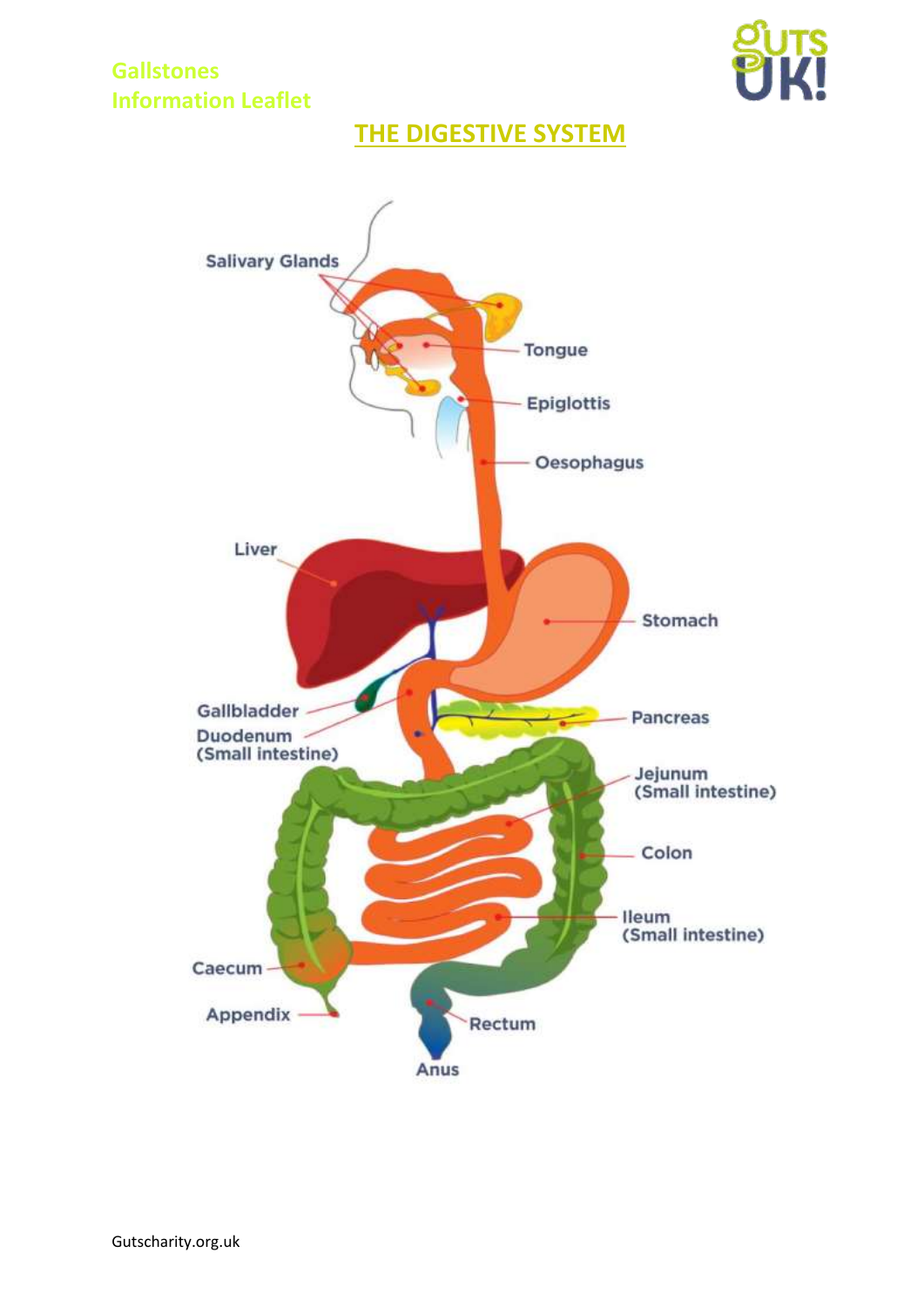

#### **This factsheet is about gallstones**

Gall is an old-fashioned word for bile, a liquid made in the liver and stored in the gall bladder (a small bag that sits just under the liver). When we eat, the gall bladder empties the bile along a tube (called the bile duct) that leads to the intestines. Once there, the bile mixes with the food that we have eaten to help with digestion. Gallstones are small solid lumps that can form in bile and can give rise to a variety of symptoms.

Gallstones are very common. The incidence reports show that one in six men and one in three women suffer from gallstones at some point in their life. The prevalence of gallstones in Europe is around 10-15%. By the age of 60 nearly a quarter of women (and a rather smaller number of men) will have developed some gallstones. The condition is commoner in women especially those who have had children and who are overweight. Recently the incidence of gallstones in much younger women and even teenagers has been rising. Overall gallstones seem to be more common generally, possibly as a result of changes in our diet over the last two generations.

### **How do gallstones occur?**

Bile is a mixture of different chemicals. When the bile can no longer hold these chemicals in a liquid solution, gallstones start to form. Starting as tiny crystals, they can grow to resemble gravel and can end up the size of pebbles. Sometimes, there is just a single stone; often there are several and it is not unknown for the gallbladder to contain literally dozens of small stones. Bile contains a lot of cholesterol, a fatty substance that can cause disease in the arteries and in fact the bile process is one way in which the body clears itself of excess cholesterol. However, bile may contain so much cholesterol that when it is stored in the gall bladder the cholesterol separates out as little crystals, which may lump together to form a gallstone. Most gallstones contain cholesterol.





**\*ADAM**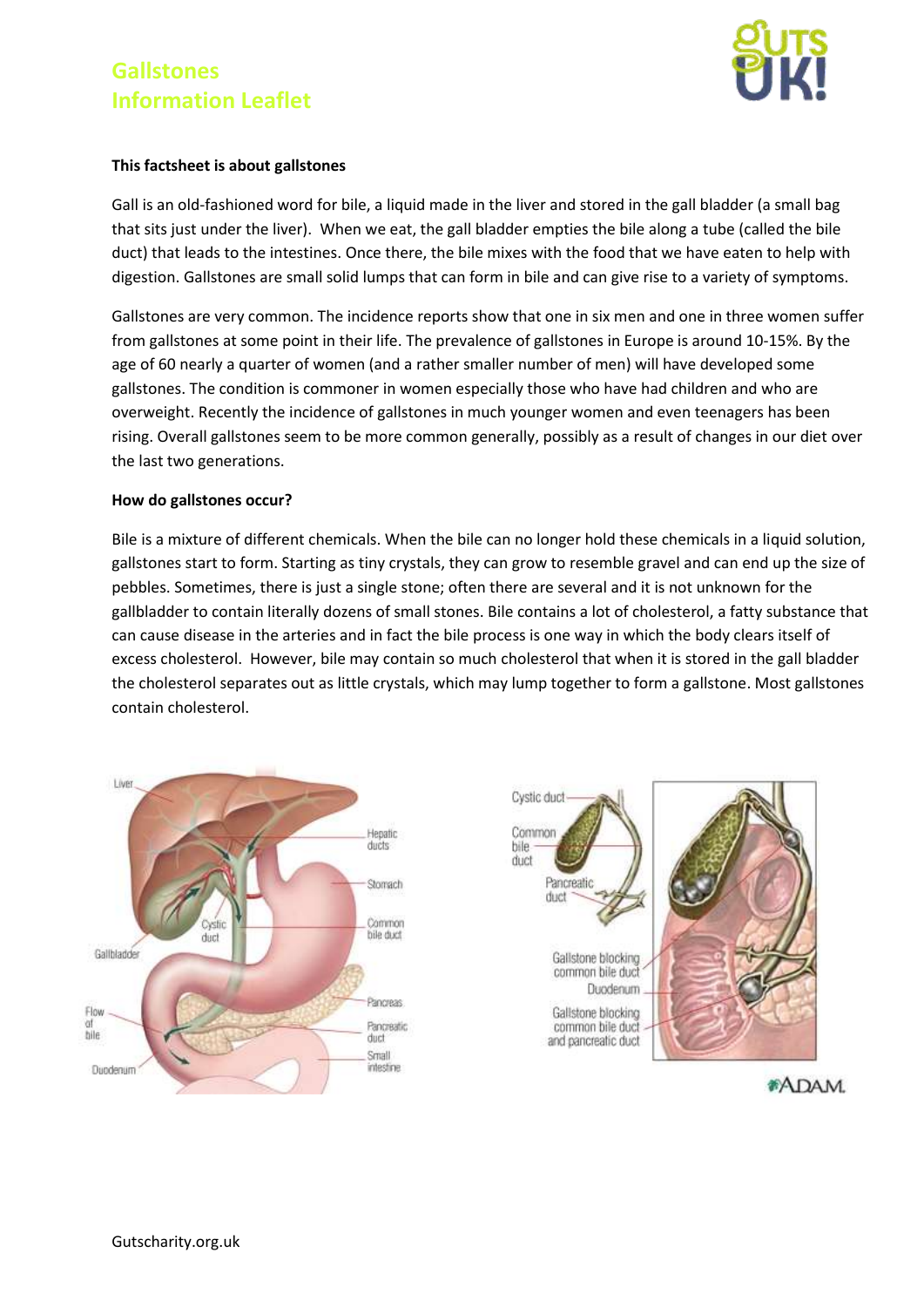

#### **What are the causes?**

There are many risk factors that have been linked to gallstone disease such as increased age, being female and family history. The majority of people who have gallstones are unaware that they have them.

#### **What are the usual symptoms?**

Around two out of three people have gallstones but have no sign of any symptoms so often they are only found incidentally during investigation for another condition. Gallstones usually only give rise to symptoms if they move from the gall bladder into one of the tubes (known as bile ducts) that lead from the gall bladder and from the liver to the intestine. Complications can include:

- **Biliary colic:** if the gallstones get stuck in the narrow neck of the gall bladder this can cause pain, which can be quite severe. Biliary colic is a pain that is felt in the top of the stomach, either in the middle of, or just under the ribs on the right hand side. It is generally a continuous pain but may come in waves. It is usually rather more severe than 'indigestion' and it is not uncommon for patients to feel so uncomfortable that they may seek medical advice. The pain usually lasts for a few hours and then goes away. Occasionally patients may feel sick or may vomit. The pain often follows a meal and may be noticed most often in the evenings, but one of the features of biliary colic is that it may occur at any time. Biliary colic is the most common symptom of gallstones.
- **Cholecystitis:** the stones may cause inflammation in the wall of the gall bladder, known as cholecystitis.
- **Jaundice (sometimes called yellow jaundice):** this is caused because the body is unable to get rid of bilirubin, which is a yellow chemical that occurs normally in the body. Bilirubin comes from red blood cells that have reached the end of their natural life and is one of the body's waste products that the liver has to deal with. The liver gets rid of bilirubin by mixing it in with bile. If a gallstone blocks the main duct leading from the liver into the intestine, bilirubin can't get out of the body and a yellow colour can be seen in the eyes and the skin. Some of the pigment does escape into the urine making it look a very dark colour whilst stools can be very pale.

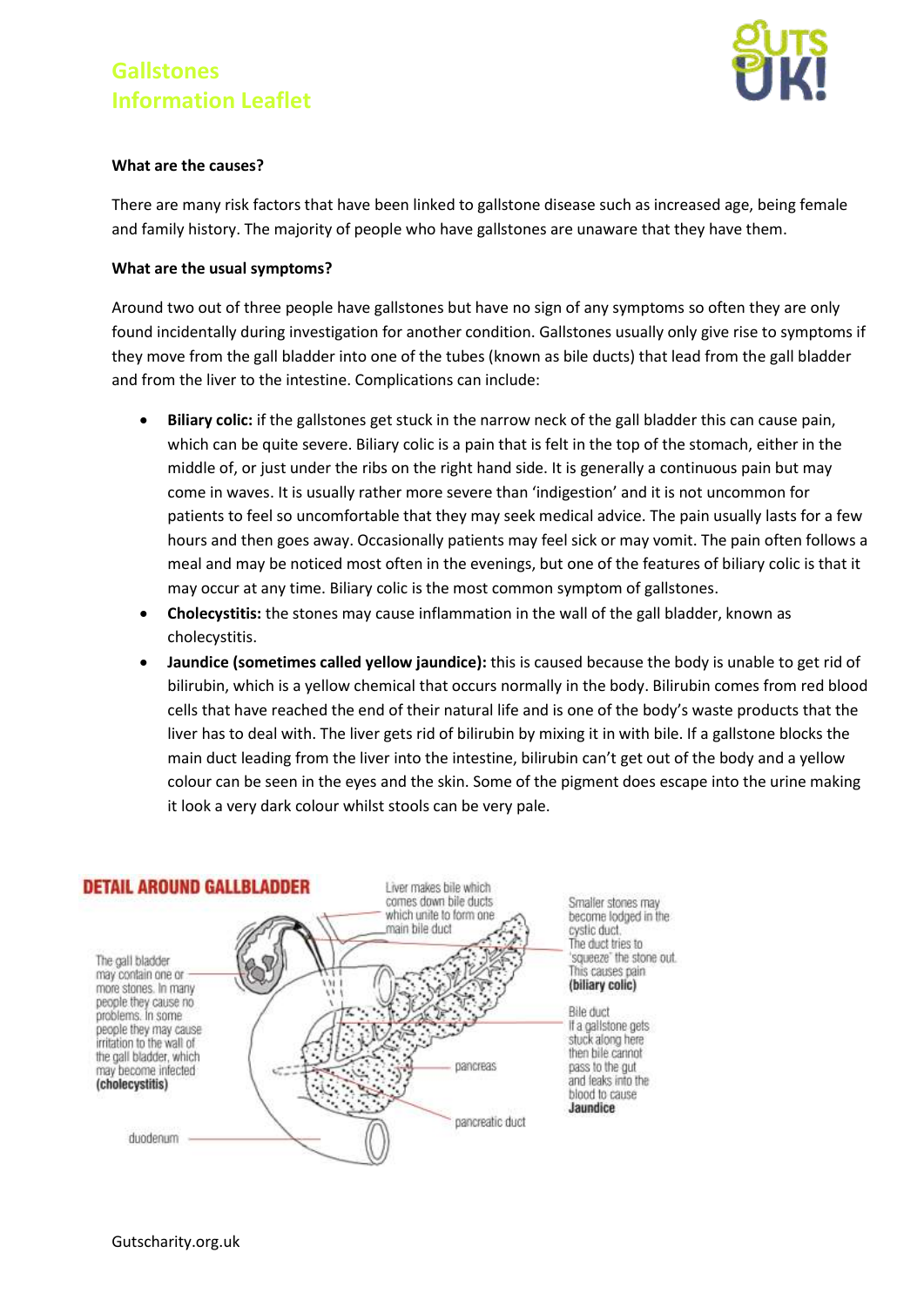

#### **How are gallstones diagnosed?**

The doctor might suspect gallstones if the patient reports pains anywhere round the top of the abdomen, particularly if these have been lasting for a matter of hours at a time and coming and going in waves. The presence of jaundice adds to the likelihood of this diagnosis and a visual check for signs of jaundice would be carried out. In addition, the doctor will carry out a physical examination to determine whether there is soreness at the top of the abdomen. If these findings point to a diagnosis of gallstones, it is usual for the patient to be referred for further investigation. These can include:

- **Blood tests:** these will be carried out to determine whether there are signs of jaundice or inflammation.
- **Ultrasound scan:** this is where a small flat probe is moved over the upper abdomen in the region of the liver and gall bladder. Gallstones reflect ultrasound very well and unless they are deep in the abdomen or hidden behind some gas in the intestine, are easily detected on the screen.
- **CT or MRI scan:** if the ultrasound scan does not give a clear result then other tests may be needed such as a CT or MRI scan.

### **What treatment is available?**

If the gallstones are not causing any symptoms, then it may not be necessary to have any treatment at all. Even if you have a single attack of pain from gallstones, there may be no further trouble for many years, if ever, as this usually means that a single stone has travelled all the way out of the gall bladder, down the bile duct, into the intestine and has been passed naturally, so that in effect the patient has cured himself or herself of the problem.

If gallstones are causing pain then they have to be removed. This can be done in several ways:

- **Surgery:** if the gallstones are all contained in the gall bladder, then the simplest method is to have a small operation to remove the gall bladder and the stones within it. Nowadays, this is usually done via keyhole surgery, a procedure from which the patient will recover within just a day or two - a huge improvement from the much larger operations that were necessary for gallstones in the past. There is no question that, for most people, keyhole surgery is currently the best option for treating gallstones.
- **Endoscopic Retrograde Cholangio-Pancreatography (ERCP):** this is where stones in the bile duct are removed with an endoscope. With ERCP, a flexible endoscope is passed through the mouth, down to the stomach to reach the opening of the bile duct into the intestine. A tiny tube is then passed through the endoscope and inserted into the lower end of the bile duct. Initially a dye is squirted through this tube so that an x-ray picture of the duct can then be taken (a cholangiogram) and also, if required, a picture of the pancreatic duct (pancreatogram), hence ERCP. If the cholangiogram confirms the presence of a stone in the duct this can either be removed or the bottom end of the duct can be enlarged so that the stone can pass out naturally. Alternatively, small drainage tubes (stents) may be inserted around the stones to allow the bile to flow freely again. These advantageous techniques mean that an operation can be avoided, which is particularly useful in older or frailer patients.
- **Shock Waves:** in a very small number of centres, gallstones can be broken up by using shock waves.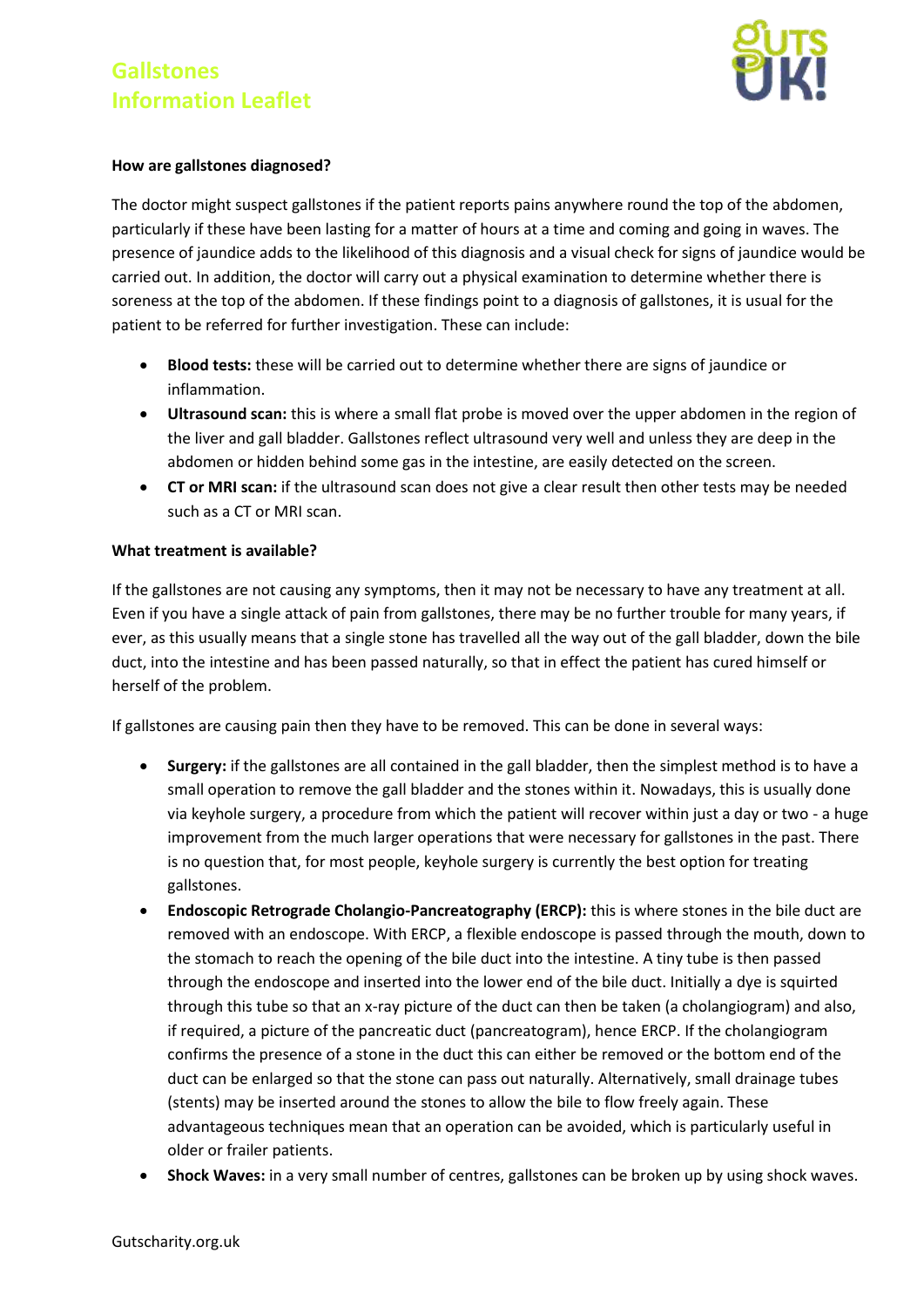## **Gallstones**



### **Information Leaflet**

- **Dissolving the gallstones:** this is where bile acids are taken by mouth in an attempt to dissolve the gallstones. This treatment is rarely now used because it is a lengthy process, success rates were modest and recurrence of gallstones was frequent. However, some centres will still prescribe it with the aim to soften up the stones before a procedure is carried out.
- **Gall Bladder Removal:** the gall bladder, whilst useful, is not essential to the body and its removal (known as a cholecystectomy) should raise no problems for those who undergo it. If there is no gall bladder, bile just dribbles continuously into the intestine, rather than being reserved purely for after meals, as is the case if the gall bladder is functioning normally. There is no problem with digestion and most people do not have any after-effects from their gall bladder having been removed, although a minority of people still get symptoms and may have to alter their diets slightly. Sometimes other conditions such as Irritable Bowel Syndrome (IBS) can cause pains that seem to be coming from the gall bladder, and these will not improve after cholecystectomy. The operation to remove the gallbladder is extremely common with more than 60,000 performed on the NHS every year.

It is important to note that people who are high risk of stone formation may, after time, develop further stones in the bile ducts and potentially suffer symptoms again. If this happen, the patient is treated with ERCP.



#### **What to ask your doctor?**

- I am getting stomach pains have I got gallstones?
- I think I have gallstones, what should I do?
- Will diagnosis be painful for me?
- Are gallstones dangerous?